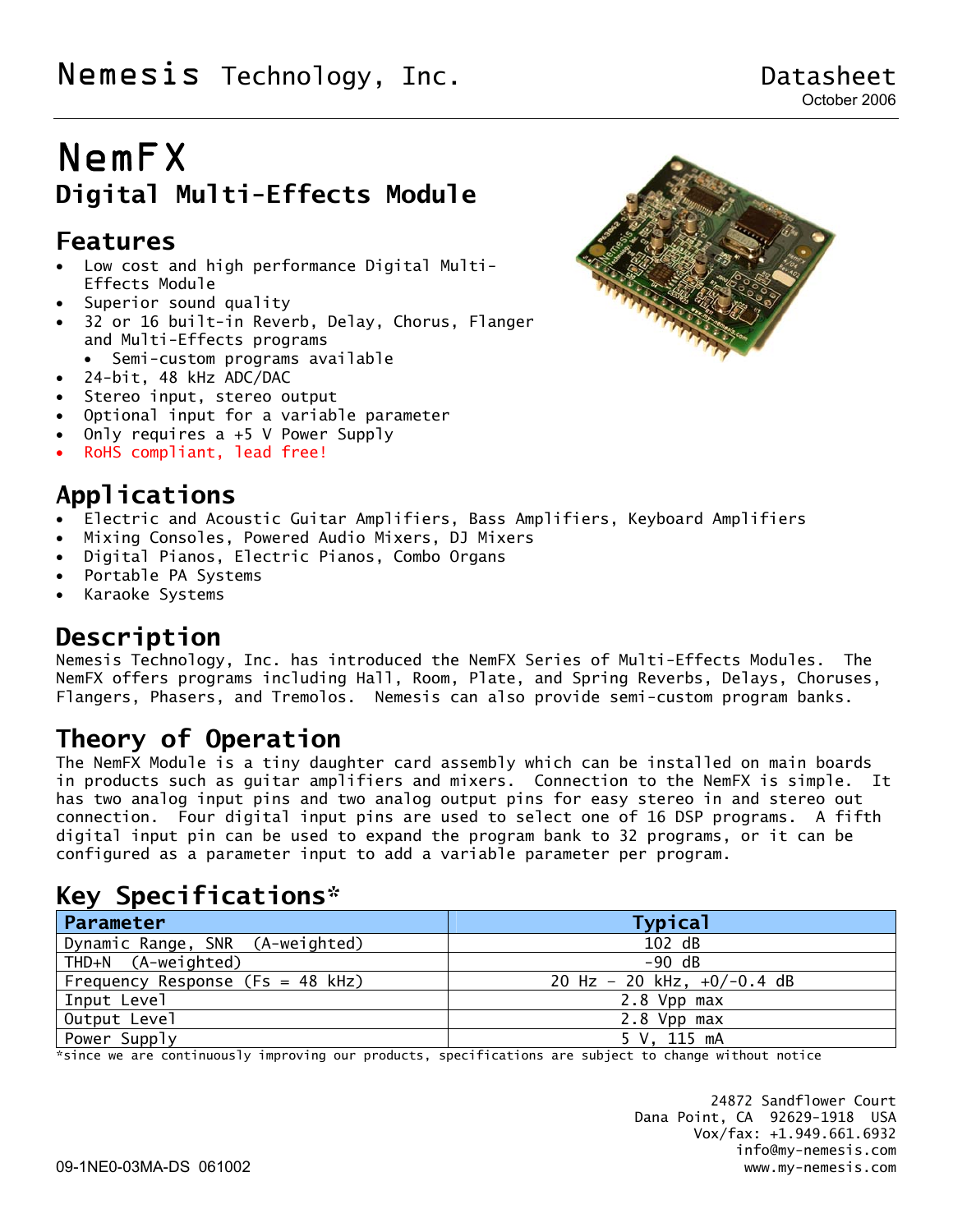# **Detailed Specifications**

(Typical audio performance numbers at nominal supply voltages, 25ºC operating temperature, with suggested I/O circuitry, 'Bypass' DSP program, 997Hz signal unless otherwise specified. All DC voltages relative to ground)

#### **Audio Performance\***

| Parameter                            | <b>Typical</b>              |
|--------------------------------------|-----------------------------|
| SNR (A-weighted)                     | 102 dB                      |
| Dynamic Range (A-weighted, -60 dBFS) | 102 dB                      |
| THD+N (A-weighted, -1 dBFS)          | $-90$ dB                    |
| Frequency Response (Fs = $48$ kHz)   | 20 Hz - 20 kHz, $+0/-.4$ dB |
| Frequency Response (Fs = 32 kHz)     | 20 Hz - 15 kHz, $+0/-1$ dB  |
| Full Scale Input Level               | $2.8$ Vpp                   |
| Full Scale Output Level              | $2.8$ Vpp                   |

#### **Recommended Operating Conditions\***

| Parameter               | Min. | <b>Typical</b> | Max.                     | Unit |
|-------------------------|------|----------------|--------------------------|------|
| Source Impedance        |      |                |                          |      |
| Load Impedance          | 2 k  | 10 k           | $\overline{\phantom{0}}$ |      |
| Full Scale Input Level  | 2.6  | 2.8            | 3.0                      | Vpp  |
| Full Scale Output Level | 2.6  | 2.8            | 3.0                      | Vpp  |
| 5V Power supply voltage | 4.75 |                | 5.25                     |      |
| 5V Power supply current |      | 115            | 133                      | mA   |

#### **Absolute Maximum Ratings\***

| Parameter                  | Min         | Max.  | Unit |
|----------------------------|-------------|-------|------|
| Analog Voltage Input Level | - 0.        | 5.3V  |      |
| 5V Power supply            | $\sim -1.5$ | ر . ر |      |
| Operating<br>Temperature   |             |       |      |

\*since we are continuously improving our products, specifications are subject to change without notice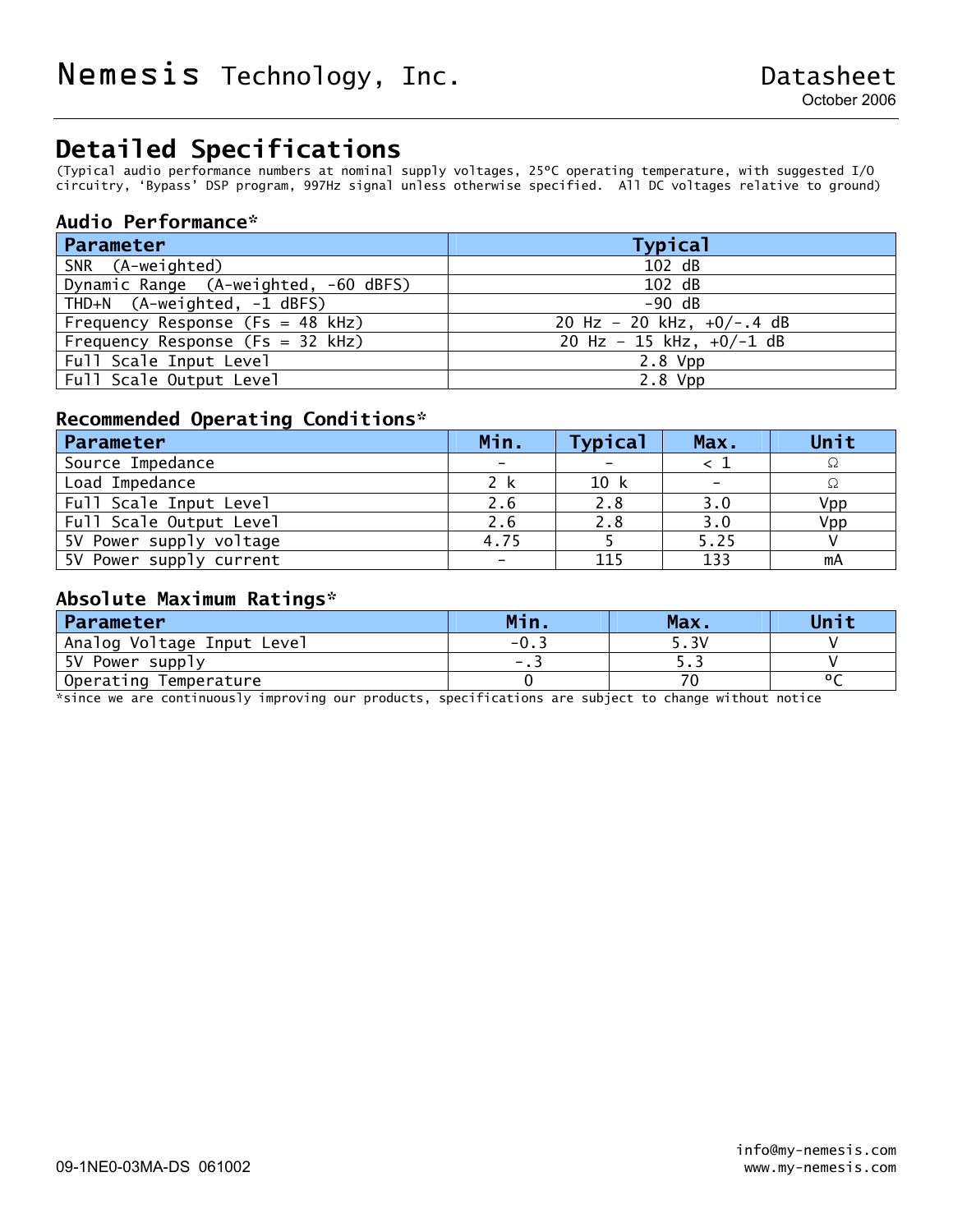# **Module Block Diagram**



**Figure 1: Block Diagram**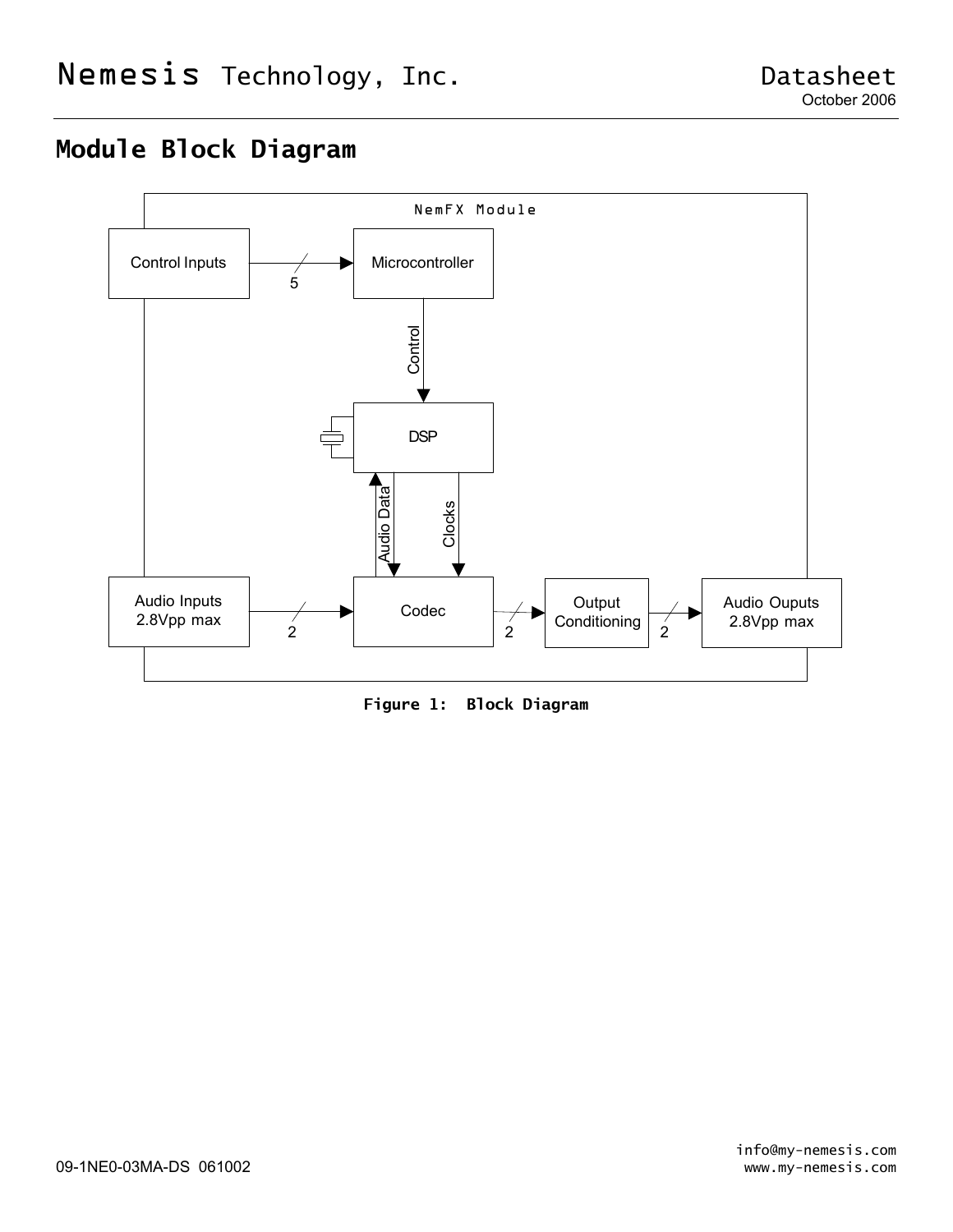## **Application Diagram**



**Figure 2: Application Diagram** 

#### **Input Circuit**

The NemFX Module requires a low impedance drive directly from the output of an opamp. A 10 uF capacitor for AC-coupling the input to the module is all that is required. Any resistance on the input connection to the NemFX Module will cause distortion on the input signal. The optional circuit shown in Figure 3 can be used if extra attenuation of high frequency noise is desired or if there is significant energy above 60 kHz in the input signal to the module. The input analog signal can be up to a maximum of 2.8 Vpp before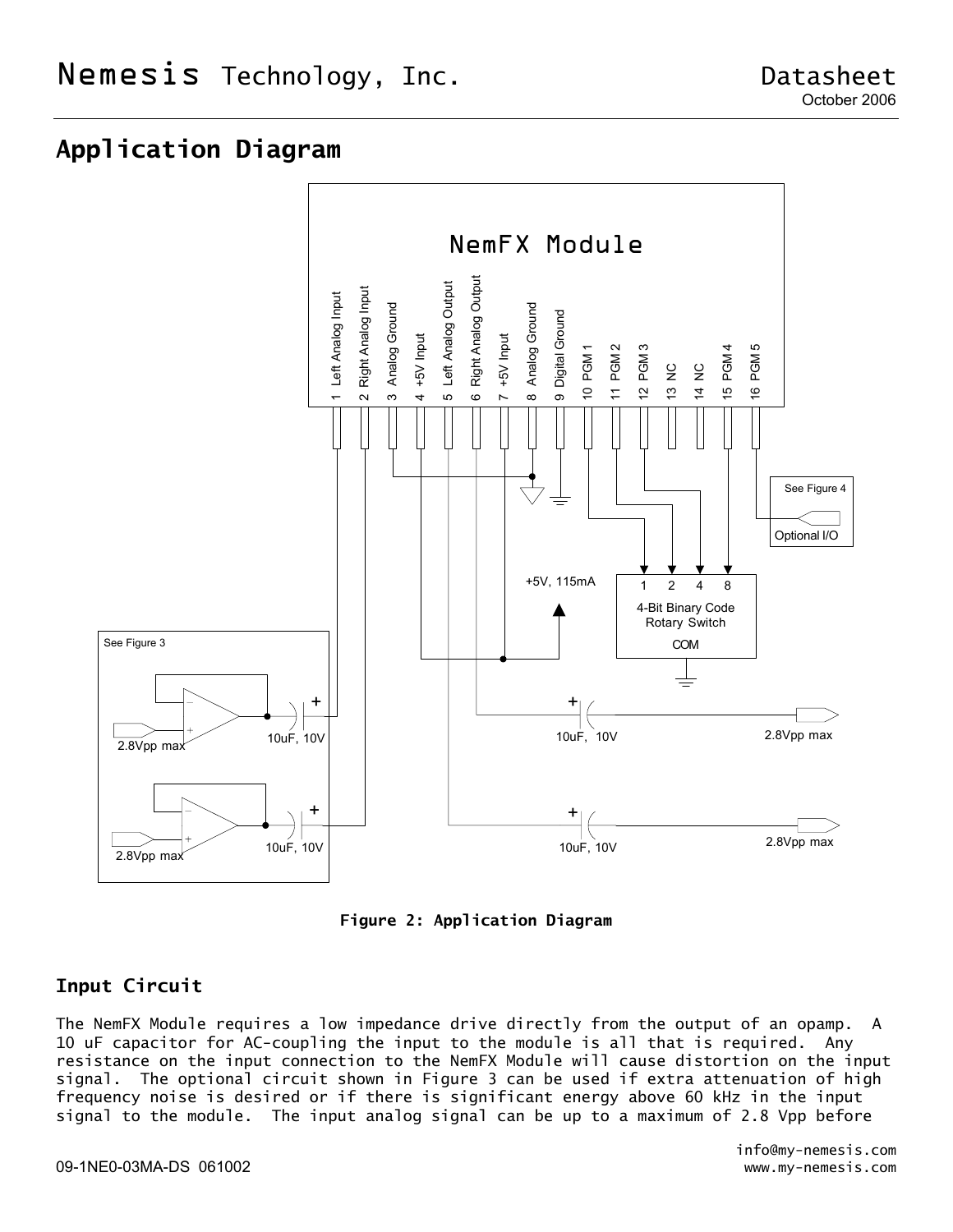# Nemesis Technology, Inc. The contract of Datasheet

clipping occurs. Analog input signals must stay within the voltage range listed under 'Absolute Maximum Ratings' in the specifications section of the datasheet; otherwise, damage to the NemFX Module can occur. For applications that require a single channel, connect the input signal to both the Left and Right Analog Input pins. Otherwise, 6 dB of signal will be lost on DSP programs that expect a stereo input and sum the two inputs to mono.

#### **Output Circuit**

Interfacing to the analog output of the NemFX Module is also very simple. The output of the NemFX Module must be AC-coupled through a 10 uF capacitor. The output circuit on the module must drive a load greater than 2 kΩ. For applications that use only a single channel, connect only to the Left Analog Output. Additional filtering of signals above 60 kHz may be necessary on systems that are sensitive to high frequency noise.

#### **Power Supply**

The NemFX Module requires a regulated +5V power supply to achieve rated performance. Separate Analog and Digital Ground pins are provided to reduce the possibility of digital interference in the analog signal. The Analog and Digital Ground pins for the NemFX Module should be connected together near the power supply ground of the host system.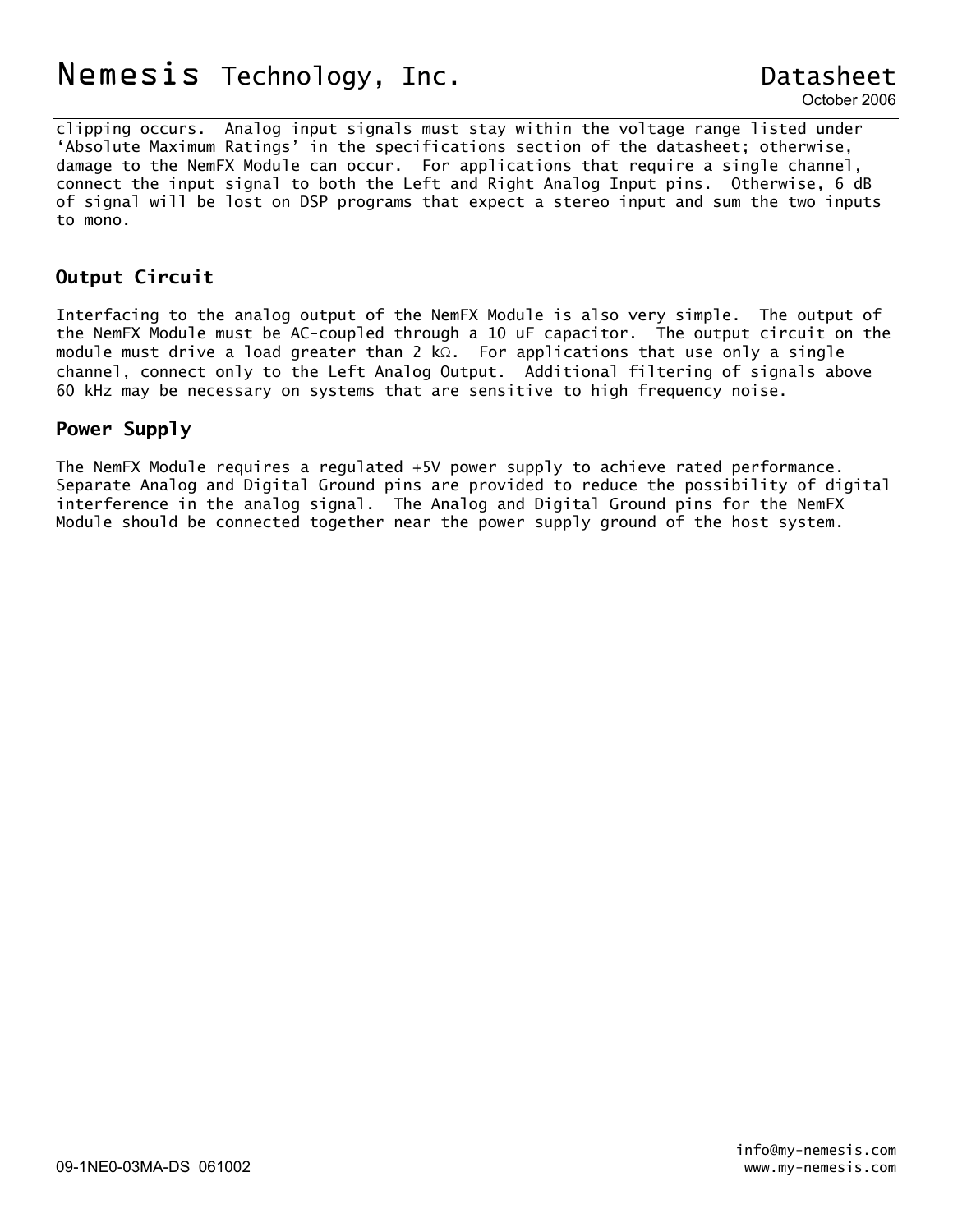# **Application Information**



**Figure 3: Optional Analog Input Circuit** 

The circuit show in Figure 3 should be used if any high frequency signals are present in the analog input to the NemFX Module. The module is sensitive to interference at 6.144MHz (4.096MHz for 32kHz sampling frequency) and any signals in this range must be attenuated.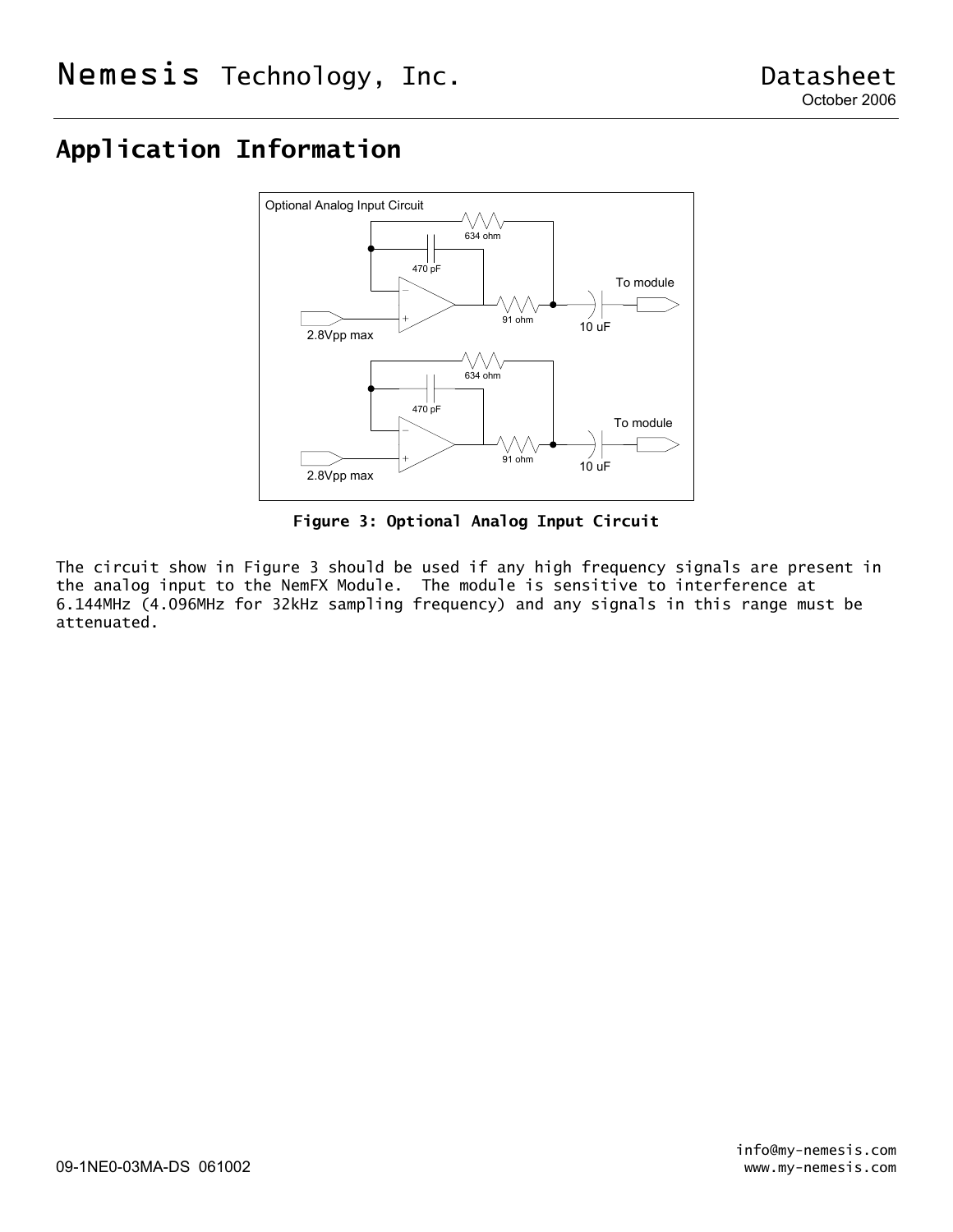

**Figure 4: Optional Effects Parameter Input** 

If the NemFX Module is configured to use an analog input (say, from a rotary potentiometer) for varying parameters, the circuit shown in Figure 4 should be connected to the PGM 5 input.



**Figure 5: Suggested 5V Supply Circuit** 

The circuit shown in Figure 5 should be used when adding the NemFX Module to a design that currently does not have a 5V supply. This supply will isolate any digital noise that could be introduced into loosely regulated supplies that are commonly found inside guitar amplifiers. For systems that use regulators to supply other analog voltages, the low pass filter on the input of the regulator is not necessary to isolate any digital noise.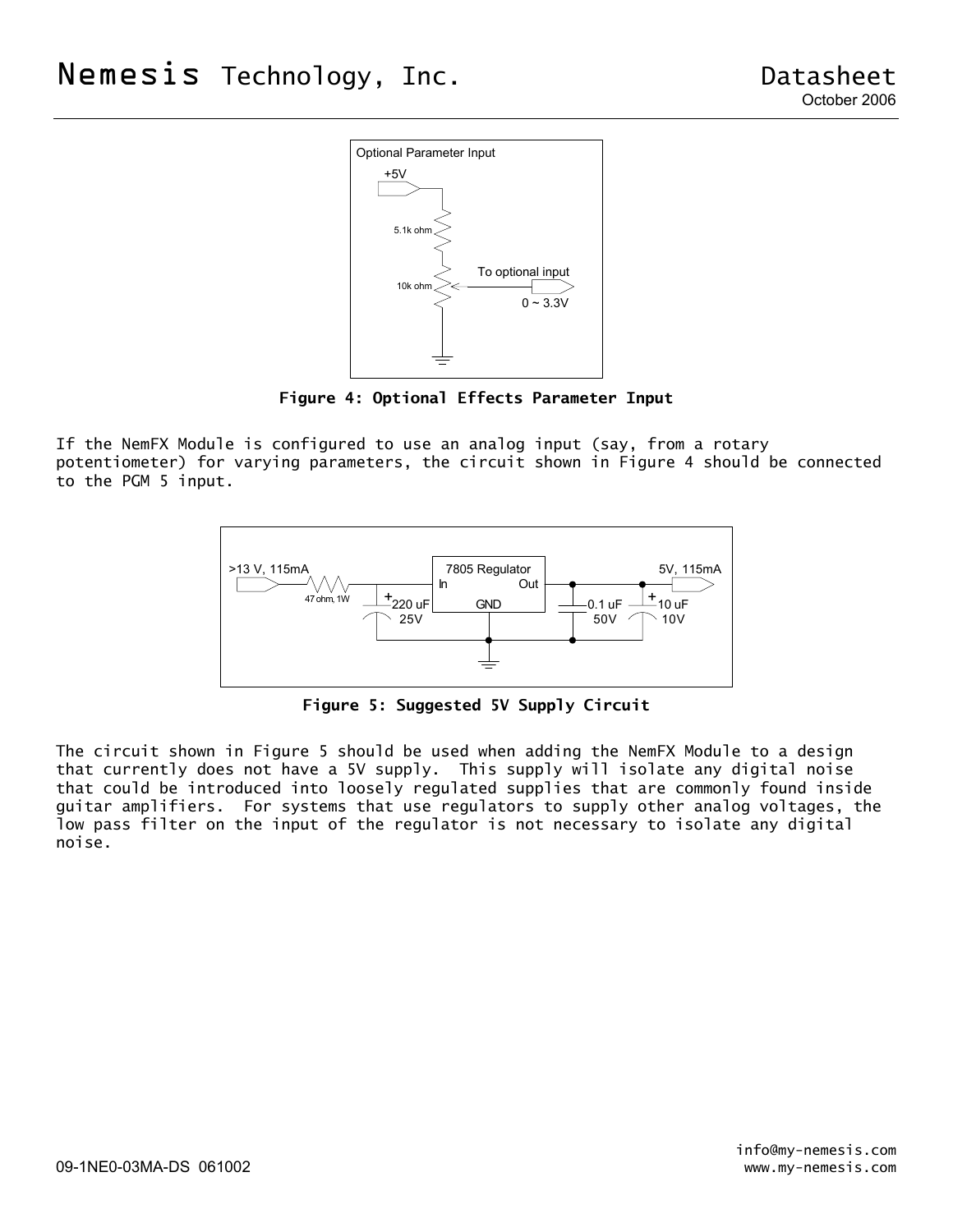# **Ordering Options**



Contact Nemesis Technology, Inc. for more information.

### **Program Chart A**

16 programs, 32 kHz sampling frequency only In-line effects configuration (i.e., dry signal is mixed in the DSP)

| Prog $#$      | PGM 4  | PGM <sub>3</sub> | PGM <sub>2</sub> | PGM 1        | <b>Program Description</b>   |
|---------------|--------|------------------|------------------|--------------|------------------------------|
|               | 0      | $\Omega$         | 0                | 0            | Small Room Reverb            |
| $\mathcal{P}$ | 0      | $\Omega$         | 0                |              | Medium Room Reverb           |
| 3             | 0      | $\Omega$         |                  | 0            | Large Room Reverb            |
| 4             | 0      | $\Omega$         |                  |              | Concert Hall Reverb          |
| 5             | 0      |                  | 0                | 0            | Slapback with Reverb         |
| 6             | 0      |                  | 0                | 1            | Medium Delay with Reverb     |
|               | 0      |                  |                  | $\mathbf{0}$ | Long Delay with Reverb       |
| 8             | 0      |                  |                  |              | Slow Deep Flange with Reverb |
| 9             |        | $\Omega$         | 0                | 0            | Flange with Reverb and Delay |
| 10            |        | $\Omega$         | 0                |              | Chorus with Reverb           |
| 11            |        | $\Omega$         |                  | 0            | Chorus with Reverb and Delay |
| 12            |        | $\Omega$         |                  |              | Rotating Speaker with Reverb |
| 13            |        |                  | 0                | $\Omega$     | Octaver with Reverb          |
| 14            |        |                  | 0                |              | Tremolo with Reverb          |
| 15            |        |                  |                  | $\Omega$     | Doubler                      |
| 16            | ---- - |                  |                  |              | Bypass (no effect)           |

Note: PGM 5 input is unused.

Suggested rotary switch part number: CTS 288xxxxx163A2 or Belton BTDS20x-116-xxx-1 (where x=don't care) or electrical equivalent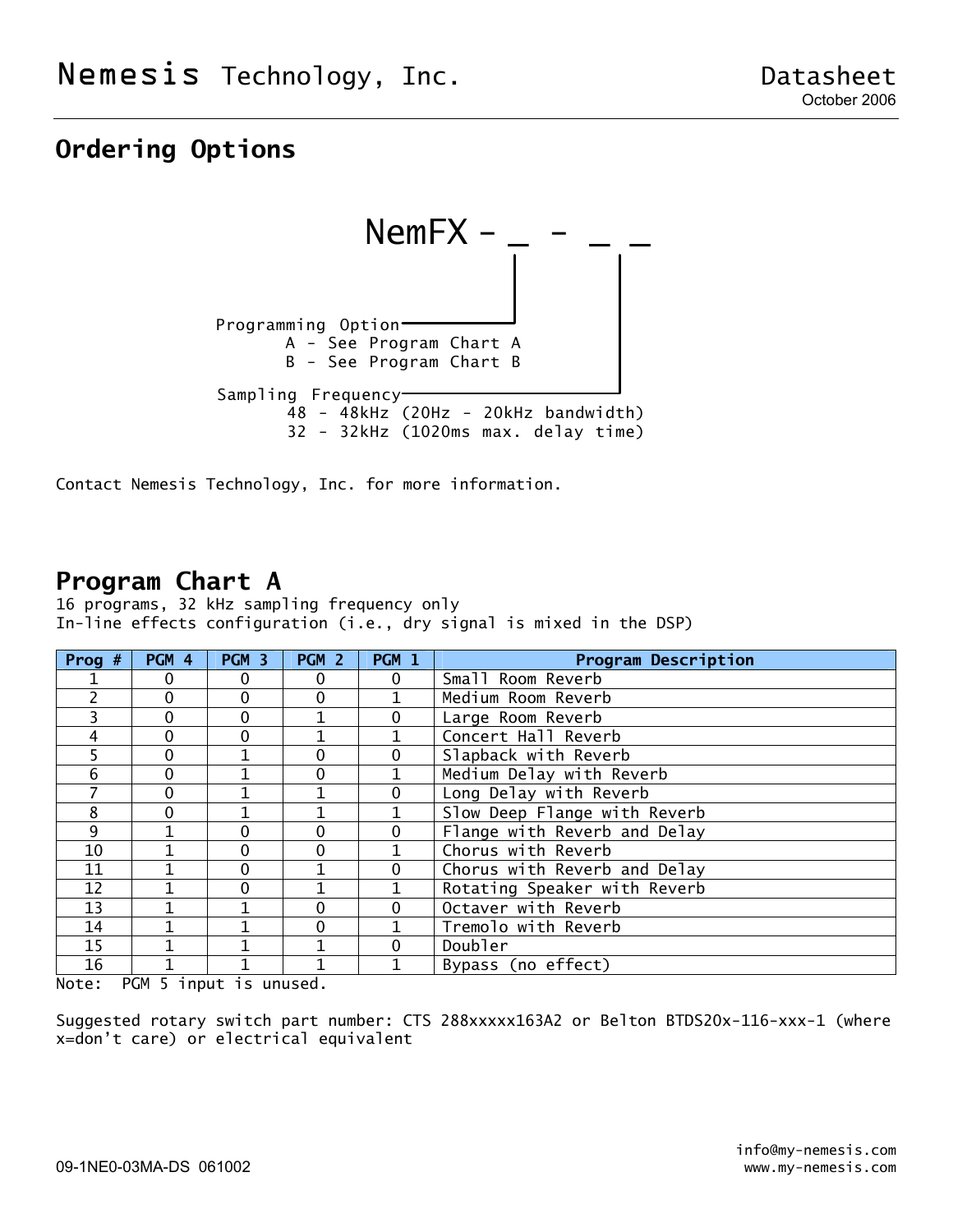### **Program Chart B**

16 programs, 48 kHz sampling frequency only Parallel effects configuration (i.e., dry signal is NOT mixed in the DSP).

| Prog $#$ | PGM 4 | PGM 3        | PGM <sub>2</sub> | PGM 1        | <b>Program Description</b> |
|----------|-------|--------------|------------------|--------------|----------------------------|
|          | 0     | $\mathbf{0}$ | $\mathbf{0}$     | $\mathbf 0$  | Hall Reverb 1              |
| 2        | 0     | $\mathbf 0$  | $\mathbf 0$      | 1            | Hall Reverb 2              |
| 3        | 0     | $\mathbf 0$  | 1                | $\mathbf 0$  | Room Reverb 1              |
| 4        | 0     | $\mathbf 0$  | 1                | 1            | Room Reverb 2              |
| 5        | 0     | $\mathbf{1}$ | $\Omega$         | 0            | Room Reverb 3              |
| 6        | 0     | $\mathbf{1}$ | 0                | $\mathbf{1}$ | Plate Reverb 1             |
| 7        | 0     | 1            | 1                | $\mathbf 0$  | Plate Reverb 2             |
| 8        | 0     |              | 1                | 1            | Spring Reverb              |
| 9        |       | $\Omega$     | $\Omega$         | $\mathbf 0$  | $\overline{De}$ lay 1      |
| 10       |       | $\Omega$     | $\Omega$         | 1            | Delay 2                    |
| 11       |       | $\mathbf 0$  | 1                | $\mathbf 0$  | Delay 3                    |
| 12       | 1     | $\mathbf 0$  | 1                | $\mathbf{1}$ | Delay 4                    |
| 13       |       |              | $\Omega$         | $\mathbf 0$  | Delay 5                    |
| 14       |       |              | $\mathbf 0$      | 1            | Delay 6                    |
| 15       | 1     | 1            | 1                | $\mathbf 0$  | Delay 7                    |
| 16       | 1     | 1            | 1                | 1            | Delay 8                    |

Note: PGM 5 input is unused.

Suggested rotary switch part number: CTS 288xxxxx163A2 or Belton BTDS20x-116-xxx-1 (where x=don't care) or electrical equivalent

### **Program Chart B2**

16 programs, 48 kHz sampling frequency only Parallel effects configuration (i.e., dry signal is NOT mixed in the DSP).

| Prog $#$ | PGM 4    | PGM 3    | PGM <sub>2</sub> | PGM 1        | <b>Program Description</b>                           |
|----------|----------|----------|------------------|--------------|------------------------------------------------------|
|          | $\Omega$ | $\Omega$ | 0                | $\mathbf{0}$ | Hall Reverb (5.0 sec)                                |
| 2        | 0        | $\Omega$ | $\mathbf{0}$     |              | Hall Reverb (3.0 sec)                                |
| 3        | 0        | $\Omega$ |                  | $\mathbf 0$  | Room Reverb (2.0 sec)                                |
| 4        | $\Omega$ | $\Omega$ |                  | 1            | Room Reverb (1.0 sec)                                |
| 5        | 0        |          | $\Omega$         | 0            | Plate Reverb (3.5 sec)                               |
| 6        | 0        |          | $\Omega$         | 1            | Plate Reverb (1.5 sec)                               |
| 7        | 0        |          | 1                | $\mathbf 0$  | Echo $(170 \text{ ms})$ + Reverb $(3.0 \text{ sec})$ |
| 8        | 0        |          |                  |              | Echo $(300 \text{ ms})$ + Reverb $(5.0 \text{ sec})$ |
| 9        |          | $\Omega$ | $\Omega$         | $\Omega$     | Echo (100 ms, 50% feedback)                          |
| 10       |          | $\Omega$ | $\Omega$         | 1            | Echo (200 ms, 50% feedback)                          |
| 11       |          | $\Omega$ | 1                | $\mathbf 0$  | Echo (350 ms, 50% feedback)                          |
| 12       |          | $\Omega$ | 1                | $\mathbf{1}$ | Echo (500 ms, 50% feedback)                          |
| 13       |          |          | $\Omega$         | $\mathbf 0$  | Chorus + Reverb $(4.0 \text{ sec})$                  |
| 14       |          |          | $\mathbf{0}$     |              | Chorus + Reverb $(2.0 \text{ sec})$                  |
| 15       |          |          | 1                | $\mathbf 0$  | Flanger + Reverb $(4.0 \text{ sec})$                 |
| 16       |          |          |                  |              | Flanger + Reverb $(2.0 \text{ sec})$                 |

Note: PGM 5 input is unused.

Suggested rotary switch part number: CTS 288xxxxx163A2 or Belton BTDS20x-116-xxx-1 (where x=don't care) or electrical equivalent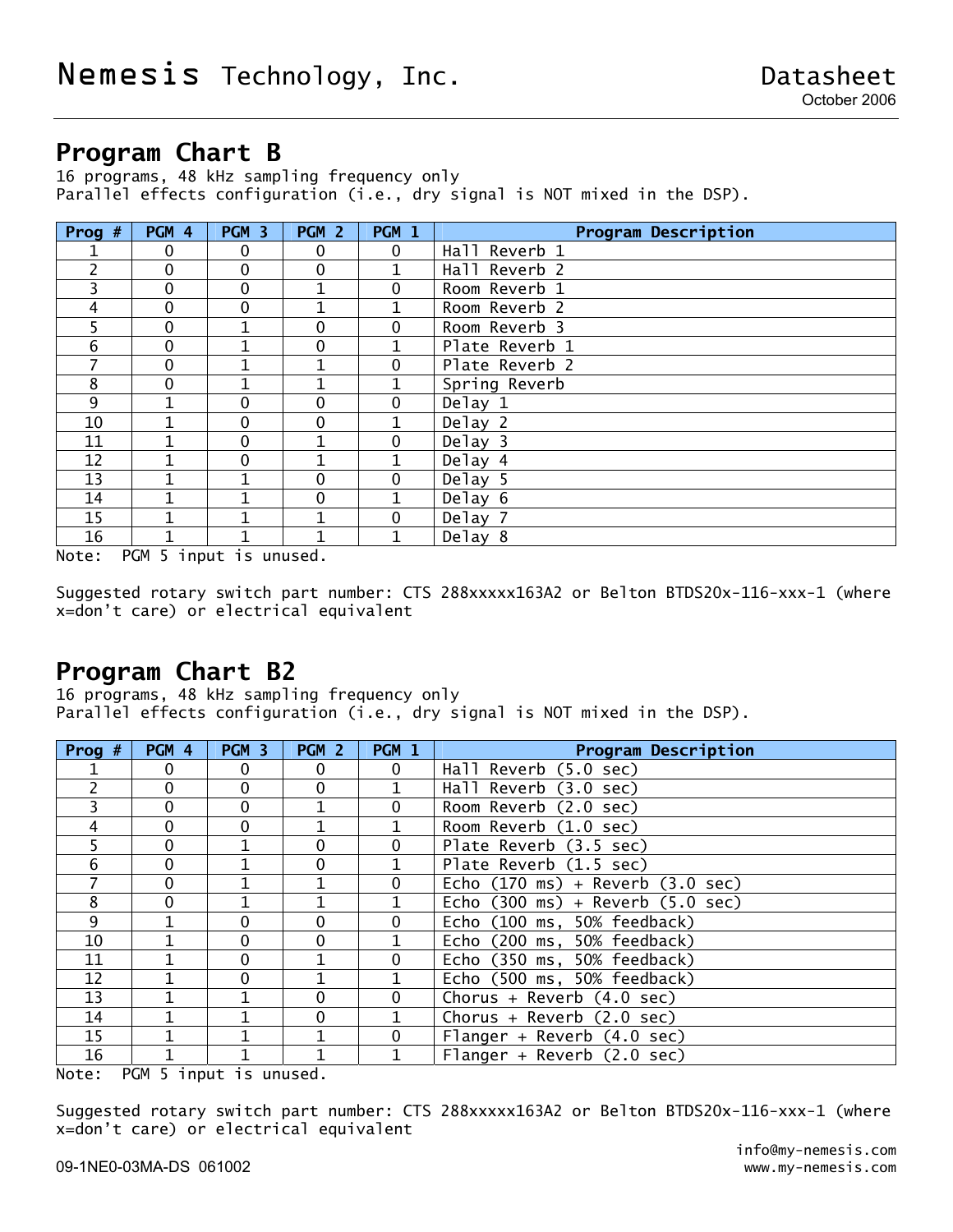# **Program Chart C**

16 programs, 48 kHz sampling frequency only Parallel effects configuration (i.e., dry signal is NOT mixed in the DSP).

| Prog $#$       | PGM 4 | PGM 3    | PGM <sub>2</sub> | PGM 1       | <b>Program Description</b>      |
|----------------|-------|----------|------------------|-------------|---------------------------------|
|                | 0     | $\Omega$ | 0                | $\mathbf 0$ | Room Reverb                     |
| $\overline{2}$ | 0     | $\Omega$ | 0                |             | Hall Reverb                     |
| 3              | 0     | $\Omega$ |                  | 0           | Plate Reverb                    |
| 4              | 0     | $\Omega$ |                  |             | Spring Reverb                   |
| 5              | 0     | 1        | 0                | 0           | Slapback with Reverb            |
| 6              | 0     |          | 0                |             | Medium Delay with Reverb        |
|                | 0     |          | 1                | 0           | Long Delay with Reverb          |
| 8              | 0     |          |                  |             | Slow Tremolo Chorus with Reverb |
| 9              |       | $\Omega$ | 0                | 0           | Chorus Slow                     |
| 10             |       | $\Omega$ | 0                |             | Flange Fast                     |
| 11             |       | $\Omega$ |                  | 0           | Slow Deep Flange with Reverb    |
| 12             |       | $\Omega$ |                  |             | Phaser                          |
| 13             |       |          | 0                | 0           | Tremolo with Reverb             |
| 14             |       |          | 0                |             | Rotating Speaker Fast           |
| 15             |       |          |                  | 0           | Doubler                         |
| 16             |       |          |                  |             | Octaver with Reverb             |

Note: PGM 5 input is unused.

Suggested rotary switch part number: CTS 288xxxxx163A2 or Belton BTDS20x-116-xxx-1 (where x=don't care) or electrical equivalent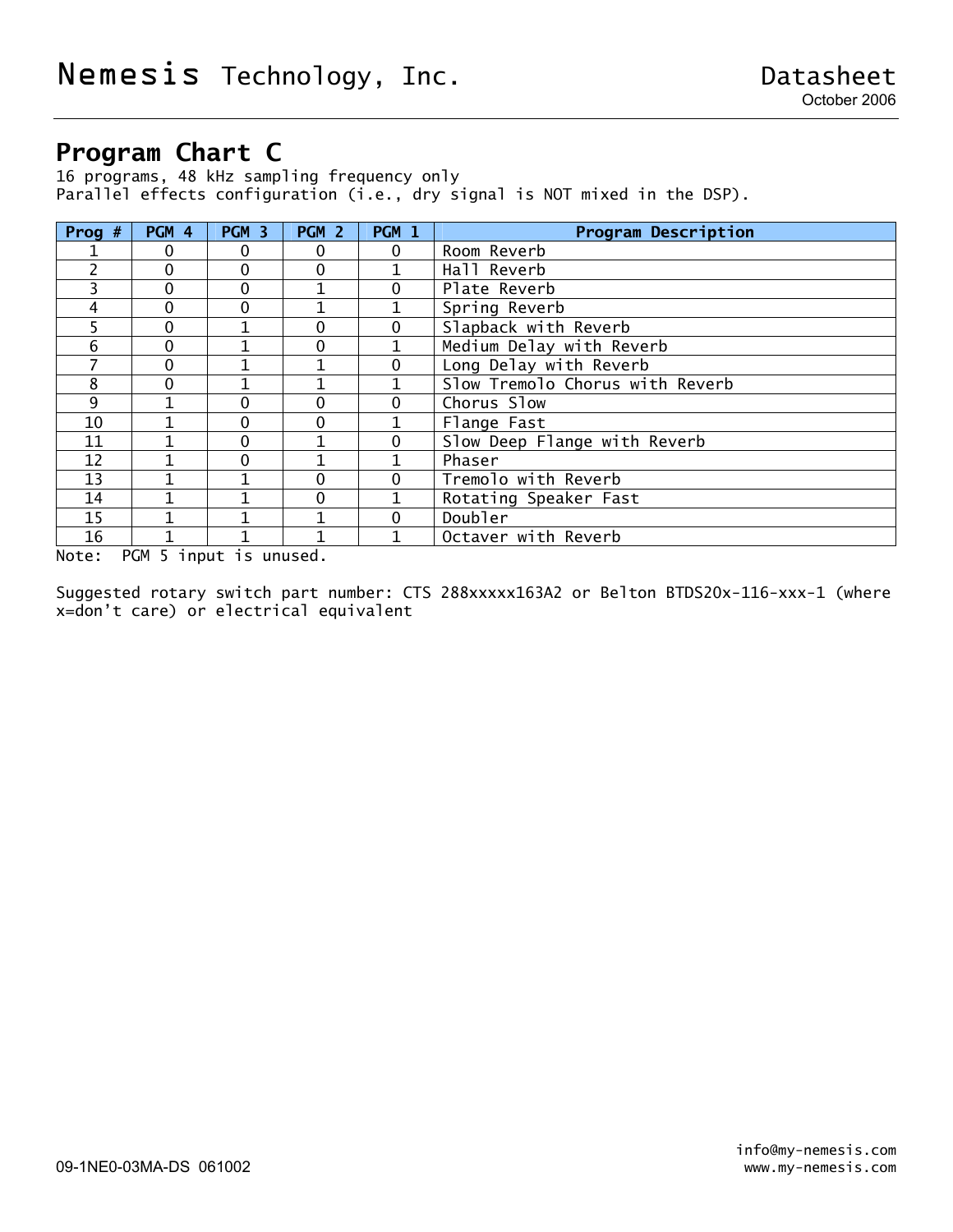# **Mechanical Drawing**



**Figure 6: Mechanical Drawing** 

The module shown in Figure 6 is approximately actual size when this page is printed on 8 ½" x 11" paper.